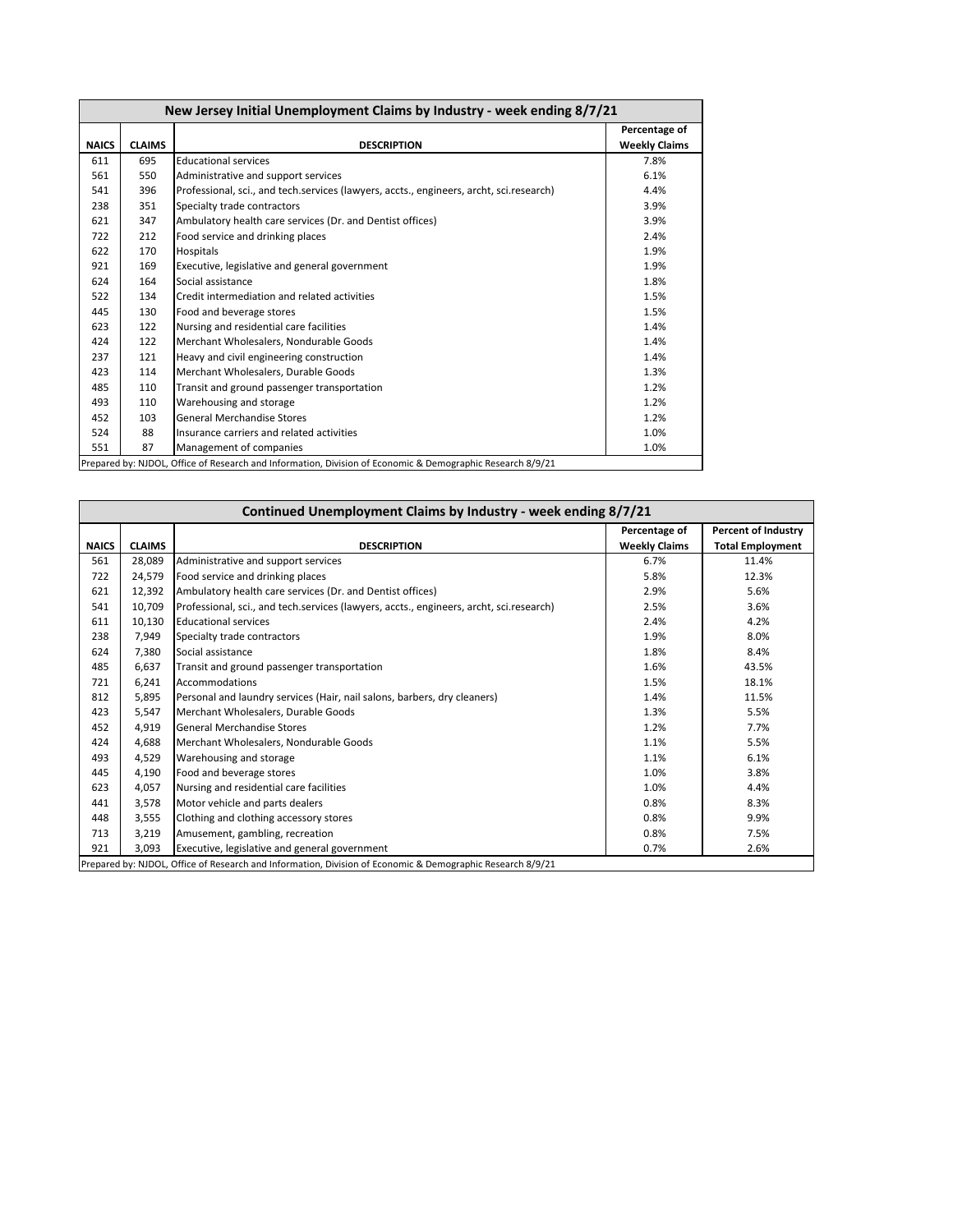| <b>Claimants by Company Size Class 3Q2020</b>                                                                 |                       |            |                         |            |  |  |  |
|---------------------------------------------------------------------------------------------------------------|-----------------------|------------|-------------------------|------------|--|--|--|
| <b>Initials Week Ending 8/7/21</b><br>Continued 8/7/21                                                        |                       |            |                         |            |  |  |  |
| <b>Size Class</b>                                                                                             | <b>Initial Claims</b> | % of Total | <b>Continued Claims</b> | % of Total |  |  |  |
| 5 or less                                                                                                     | 549                   | 6.13%      | 37,165                  | 8.82%      |  |  |  |
| 6 to 10                                                                                                       | 330                   | 3.69%      | 15,034                  | 3.57%      |  |  |  |
| 11 to 25                                                                                                      | 572                   | 6.39%      | 25,932                  | 6.15%      |  |  |  |
| 26 to 50                                                                                                      | 534                   | 5.97%      | 19,691                  | 4.67%      |  |  |  |
| 51 to 100                                                                                                     | 508                   | 5.68%      | 20,572                  | 4.88%      |  |  |  |
| 101 to 500                                                                                                    | 1,537                 | 17.17%     | 48,366                  | 11.47%     |  |  |  |
| <b>Over 500</b>                                                                                               | 1,776                 | 19.84%     | 52,747                  | 12.51%     |  |  |  |
| Unknown<br>202,029<br>3,145<br>35.14%<br>47.93%                                                               |                       |            |                         |            |  |  |  |
| Prepared by: NJDOL, Office of Research and Information, Division of Economic & Demographic Research<br>8/9/21 |                       |            |                         |            |  |  |  |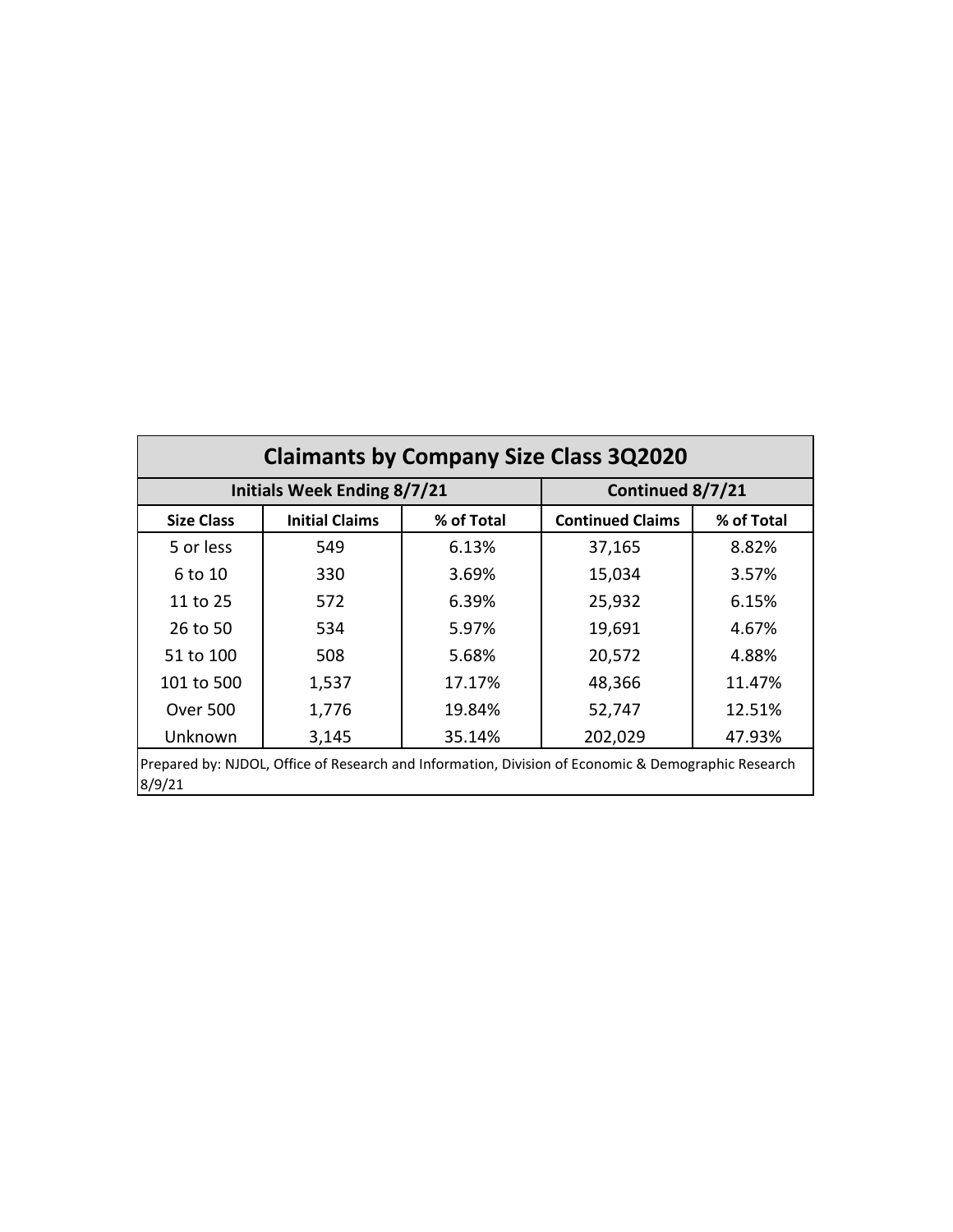| N. J. Initial Unemployment Claims by County<br>week ending 8/7/2021                                      |               |                         |  | N. J. UI Continued Claimants by County<br>week ending 8/7/21                                             |                  |                         |  |
|----------------------------------------------------------------------------------------------------------|---------------|-------------------------|--|----------------------------------------------------------------------------------------------------------|------------------|-------------------------|--|
| <b>County of Residence</b>                                                                               | <b>Claims</b> | <b>Percent of Total</b> |  | <b>County of Residence</b>                                                                               | <b>Claimants</b> | <b>Percent of Total</b> |  |
| Atlantic                                                                                                 | 312           | 3.5%                    |  | Atlantic                                                                                                 | 17,178           | 4.1%                    |  |
| Bergen                                                                                                   | 684           | 7.6%                    |  | Bergen                                                                                                   | 39,381           | 9.3%                    |  |
| Burlington                                                                                               | 477           | 5.3%                    |  | Burlington                                                                                               | 16,700           | 4.0%                    |  |
| Camden                                                                                                   | 537           | 6.0%                    |  | Camden                                                                                                   | 25,518           | 6.1%                    |  |
| Cape May                                                                                                 | 110           | 1.2%                    |  | Cape May                                                                                                 | 3,898            | 0.9%                    |  |
| Cumberland                                                                                               | 192           | 2.1%                    |  | Cumberland                                                                                               | 7,371            | 1.7%                    |  |
| <b>Essex</b>                                                                                             | 840           | 9.4%                    |  | Essex                                                                                                    | 43,114           | 10.2%                   |  |
| Gloucester                                                                                               | 287           | 3.2%                    |  | Gloucester                                                                                               | 11,584           | 2.7%                    |  |
| Hudson                                                                                                   | 525           | 5.9%                    |  | Hudson                                                                                                   | 33,771           | 8.0%                    |  |
| Hunterdon                                                                                                | 99            | 1.1%                    |  | Hunterdon                                                                                                | 3,154            | 0.7%                    |  |
| Mercer                                                                                                   | 355           | 4.0%                    |  | Mercer                                                                                                   | 14,291           | 3.4%                    |  |
| Middlesex                                                                                                | 684           | 7.6%                    |  | Middlesex                                                                                                | 35,810           | 8.5%                    |  |
| Monmouth                                                                                                 | 570           | 6.4%                    |  | Monmouth                                                                                                 | 24,930           | 5.9%                    |  |
| <b>Morris</b>                                                                                            | 418           | 4.7%                    |  | Morris                                                                                                   | 15,740           | 3.7%                    |  |
| Ocean                                                                                                    | 616           | 6.9%                    |  | Ocean                                                                                                    | 23,174           | 5.5%                    |  |
| Passaic                                                                                                  | 555           | 6.2%                    |  | Passaic                                                                                                  | 34,168           | 8.1%                    |  |
| Salem                                                                                                    | 55            | 0.6%                    |  | Salem                                                                                                    | 2,810            | 0.7%                    |  |
| Somerset                                                                                                 | 292           | 3.3%                    |  | Somerset                                                                                                 | 10,881           | 2.6%                    |  |
| <b>Sussex</b>                                                                                            | 157           | 1.8%                    |  | <b>Sussex</b>                                                                                            | 5,454            | 1.3%                    |  |
| Union                                                                                                    | 520           | 5.8%                    |  | Union                                                                                                    | 26,078           | 6.2%                    |  |
| Warren                                                                                                   | 104           | 1.2%                    |  | Warren                                                                                                   | 3,758            | 0.9%                    |  |
| New Jersey Total                                                                                         | 8,389         | 93.7%                   |  | New Jersey Total                                                                                         | 398,763          | 94.6%                   |  |
| Out-of-State Filers                                                                                      | 562           | 6.3%                    |  | Out-of-State Filers                                                                                      | 22,773           | 5.4%                    |  |
| <b>Grand Total</b>                                                                                       | 8,951         | 100.0%                  |  | <b>Grand Total</b>                                                                                       | 421,536          | 100.0%                  |  |
| Prepared by: Office of Research and Information, Division of Economic &<br>Demographic Research 8/9/2021 |               |                         |  | Prepared by: Office of Research and Information, Division of Economic &<br>Demographic Research 8/9/2021 |                  |                         |  |

| N. J. UI Continued Claimants by County                                                                   |                          |                         |  |  |  |  |
|----------------------------------------------------------------------------------------------------------|--------------------------|-------------------------|--|--|--|--|
| week ending 8/7/21                                                                                       |                          |                         |  |  |  |  |
| <b>County of Residence</b>                                                                               | <b>Claimants</b>         | <b>Percent of Total</b> |  |  |  |  |
| Atlantic                                                                                                 | 17,178                   | 4.1%                    |  |  |  |  |
| Bergen                                                                                                   | 39,381                   | 9.3%                    |  |  |  |  |
| Burlington                                                                                               | 16,700                   | 4.0%                    |  |  |  |  |
| Camden                                                                                                   | 25,518                   | 6.1%                    |  |  |  |  |
| Cape May                                                                                                 | 3,898                    | 0.9%                    |  |  |  |  |
| Cumberland                                                                                               | 7,371                    | 1.7%                    |  |  |  |  |
| Essex                                                                                                    | 43,114                   | 10.2%                   |  |  |  |  |
| Gloucester                                                                                               | 11,584                   | 2.7%                    |  |  |  |  |
| Hudson                                                                                                   | 33,771                   | 8.0%                    |  |  |  |  |
| Hunterdon                                                                                                | 3,154                    | 0.7%                    |  |  |  |  |
| Mercer                                                                                                   | 14,291                   | 3.4%                    |  |  |  |  |
| Middlesex                                                                                                | 35,810                   | 8.5%                    |  |  |  |  |
| Monmouth                                                                                                 | 24,930                   | 5.9%                    |  |  |  |  |
| Morris                                                                                                   | 15,740                   | 3.7%                    |  |  |  |  |
| Ocean                                                                                                    | 23,174                   | 5.5%                    |  |  |  |  |
| Passaic                                                                                                  | 34,168                   | 8.1%                    |  |  |  |  |
| Salem                                                                                                    | 2,810                    | 0.7%                    |  |  |  |  |
| Somerset                                                                                                 | 10,881                   | 2.6%                    |  |  |  |  |
| Sussex                                                                                                   | 5,454                    | 1.3%                    |  |  |  |  |
| Union                                                                                                    | 26,078                   | 6.2%                    |  |  |  |  |
| Warren                                                                                                   | 3,758                    | 0.9%                    |  |  |  |  |
| New Jersey Total                                                                                         | 398,763                  | 94.6%                   |  |  |  |  |
| Out-of-State Filers                                                                                      | 22,773                   | 5.4%                    |  |  |  |  |
| <b>Grand Total</b>                                                                                       | 100.0%<br><u>421,536</u> |                         |  |  |  |  |
| Prepared by: Office of Research and Information, Division of Economic &<br>Demographic Research 8/9/2021 |                          |                         |  |  |  |  |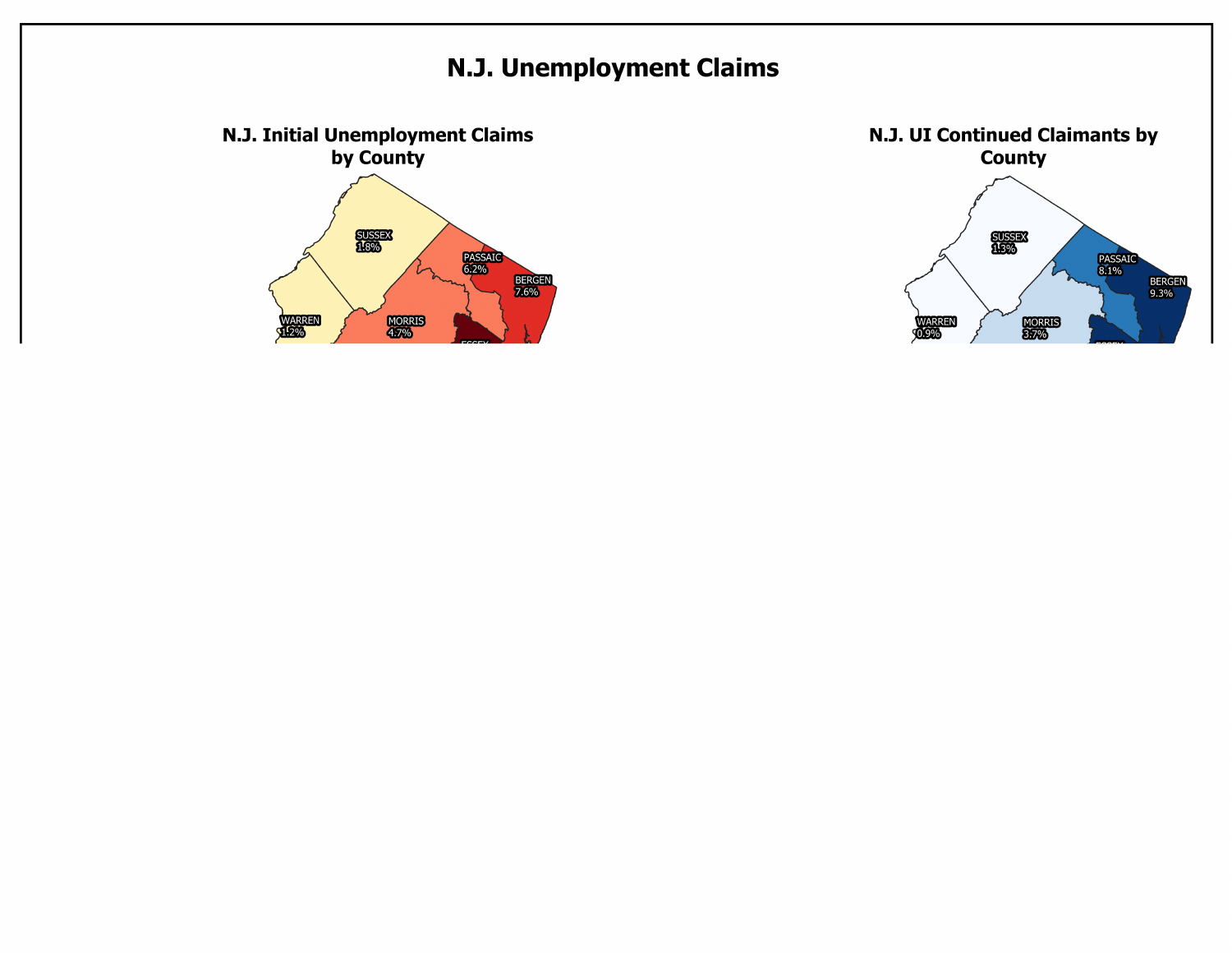| <b>Characteristics of UI Initial Claimants</b><br><b>Week ending August 7, 2021</b> |                       |         |                                                                                                        |                       |         |  |  |
|-------------------------------------------------------------------------------------|-----------------------|---------|--------------------------------------------------------------------------------------------------------|-----------------------|---------|--|--|
|                                                                                     | <b>Initial Claims</b> | Percent |                                                                                                        |                       |         |  |  |
| <b>Total Claimants</b>                                                              | 8,951                 | 100%    |                                                                                                        |                       |         |  |  |
|                                                                                     |                       |         |                                                                                                        | <b>Initial Claims</b> | Percent |  |  |
| Gender                                                                              | 8,951                 | 100%    | <b>Age of Claimant</b>                                                                                 | 8,951                 | 100%    |  |  |
| Male                                                                                | 4,567                 | 51.0%   | Under 25                                                                                               | 780                   | 8.7%    |  |  |
| Female                                                                              | 4,384                 | 49.0%   | 25-34                                                                                                  | 1,691                 | 18.9%   |  |  |
|                                                                                     |                       |         | $35 - 44$                                                                                              | 1,458                 | 16.3%   |  |  |
| Race                                                                                | 8,951                 | 100%    | 45-54                                                                                                  | 1,997                 | 22.3%   |  |  |
| White                                                                               | 6,243                 | 69.7%   | 55-64                                                                                                  | 1,915                 | 21.4%   |  |  |
| <b>Black</b>                                                                        | 1,210                 | 13.5%   | 65 and over                                                                                            | 1,110                 | 12.4%   |  |  |
| Asian                                                                               | 262                   | 2.9%    |                                                                                                        |                       |         |  |  |
| Other                                                                               | 54                    | 0.6%    |                                                                                                        |                       |         |  |  |
| <b>Chose Not To Answer</b>                                                          | 1,182                 | 13.2%   | <b>Occupation</b>                                                                                      | 8,951                 | 100%    |  |  |
|                                                                                     |                       |         | Management                                                                                             | 1,776                 | 19.8%   |  |  |
| <b>Ethnicity</b>                                                                    | 8,951                 | 100%    | <b>Business and financial</b>                                                                          | 328                   | 3.7%    |  |  |
| Hispanic                                                                            | 1,288                 | 14.4%   | Professional and related                                                                               | 1,786                 | 20.0%   |  |  |
| Non-Hispanic                                                                        | 6,685                 | 74.7%   | <b>Services</b>                                                                                        | 1,272                 | 14.2%   |  |  |
| Chose Not To Answer                                                                 | 978                   | 10.9%   | Sales and related                                                                                      | 1,034                 | 11.6%   |  |  |
|                                                                                     |                       |         | Office and admin support                                                                               | 896                   | 10.0%   |  |  |
| <b>Educational Attainment</b>                                                       | 8,951                 | 100%    | Farming, fishing and forestry                                                                          | 10                    | 0.1%    |  |  |
| Less Than High School                                                               | 860                   | 9.6%    | Construction and extraction                                                                            | 601                   | 6.7%    |  |  |
| High School Graduate                                                                | 3,138                 | 35.1%   | Installation, maint. and repair                                                                        | 170                   | 1.9%    |  |  |
| Some College Incld Assoc Deg                                                        | 1,937                 | 21.6%   | Production                                                                                             | 417                   | 4.7%    |  |  |
| <b>Bachelors Degree and More</b>                                                    | 3,016                 | 33.7%   | Transp and material moving                                                                             | 640                   | 7.2%    |  |  |
|                                                                                     |                       |         | Military                                                                                               | 21                    | 0.2%    |  |  |
|                                                                                     |                       |         | Prepared by: Office of Research and Information, Division of Economic & Demographic Research, 8/9/2021 |                       |         |  |  |

| <b>Characteristics of UI Continued Claimants</b> |                  |         |                                                                                                        |                  |                |  |  |
|--------------------------------------------------|------------------|---------|--------------------------------------------------------------------------------------------------------|------------------|----------------|--|--|
| <b>Week ending August 7, 2021</b>                |                  |         |                                                                                                        |                  |                |  |  |
|                                                  | <b>Claimants</b> | Percent |                                                                                                        |                  |                |  |  |
| <b>Total Claimants</b>                           | 421,536          | 100%    |                                                                                                        |                  |                |  |  |
|                                                  |                  |         |                                                                                                        | <b>Claimants</b> | <b>Percent</b> |  |  |
| Gender                                           | 421,536          | 100%    | <b>Age of Claimant</b>                                                                                 | 421,536          | 100%           |  |  |
| Male                                             | 194,640          | 46.2%   | Under 25                                                                                               | 39,398           | 9.3%           |  |  |
| Female                                           | 226,896          | 53.8%   | 25-34                                                                                                  | 90,374           | 21.4%          |  |  |
|                                                  |                  |         | 35-44                                                                                                  | 82,522           | 19.6%          |  |  |
| Race                                             | 421,536          | 100%    | 45-54                                                                                                  | 74,452           | 17.7%          |  |  |
| White                                            | 224,048          | 53.2%   | 55-64                                                                                                  | 79,526           | 18.9%          |  |  |
| <b>Black</b>                                     | 91,061           | 21.6%   | 65 and over                                                                                            | 55,264           | 13.1%          |  |  |
| Asian                                            | 26,866           | 6.4%    |                                                                                                        |                  |                |  |  |
| Other                                            | 4,656            | 1.1%    |                                                                                                        |                  |                |  |  |
| <b>Chose Not To Answer</b>                       | 74,905           | 17.8%   | <b>Occupation</b>                                                                                      | 421,536          | 100%           |  |  |
|                                                  |                  |         | Management                                                                                             | 30,017           | 7.1%           |  |  |
| <b>Ethnicity</b>                                 | 421,536          | 100%    | <b>Business and financial</b>                                                                          | 11,655           | 2.8%           |  |  |
| Hispanic                                         | 104,774          | 24.9%   | Professional and related                                                                               | 55,000           | 13.0%          |  |  |
| Non-Hispanic                                     | 274,401          | 65.1%   | Services                                                                                               | 104,892          | 24.9%          |  |  |
| Chose Not To Answer                              | 42,361           | 10.0%   | Sales and related                                                                                      | 45,914           | 10.9%          |  |  |
|                                                  |                  |         | Office and admin support                                                                               | 59,639           | 14.1%          |  |  |
| <b>Educational Attainment</b>                    | 421,536          | 100%    | Farming, fishing and forestry                                                                          | 761              | 0.2%           |  |  |
| Less Than High School                            | 65,380           | 15.5%   | Construction and extraction                                                                            | 18,900           | 4.5%           |  |  |
| <b>High School Graduate</b>                      | 166,686          | 39.5%   | Installation, maint. and repair                                                                        | 10,950           | 2.6%           |  |  |
| Some College Incld Assoc Deg                     | 100,686          | 23.9%   | Production                                                                                             | 27,894           | 6.6%           |  |  |
| <b>Bachelors Degree and More</b>                 | 88,784           | 21.1%   | Transp and material moving                                                                             | 55,516           | 13.2%          |  |  |
|                                                  |                  |         | Military                                                                                               | 398              | 0.1%           |  |  |
|                                                  |                  |         | Prepared by: Office of Research and Information, Division of Economic & Demographic Research, 8/9/2021 |                  |                |  |  |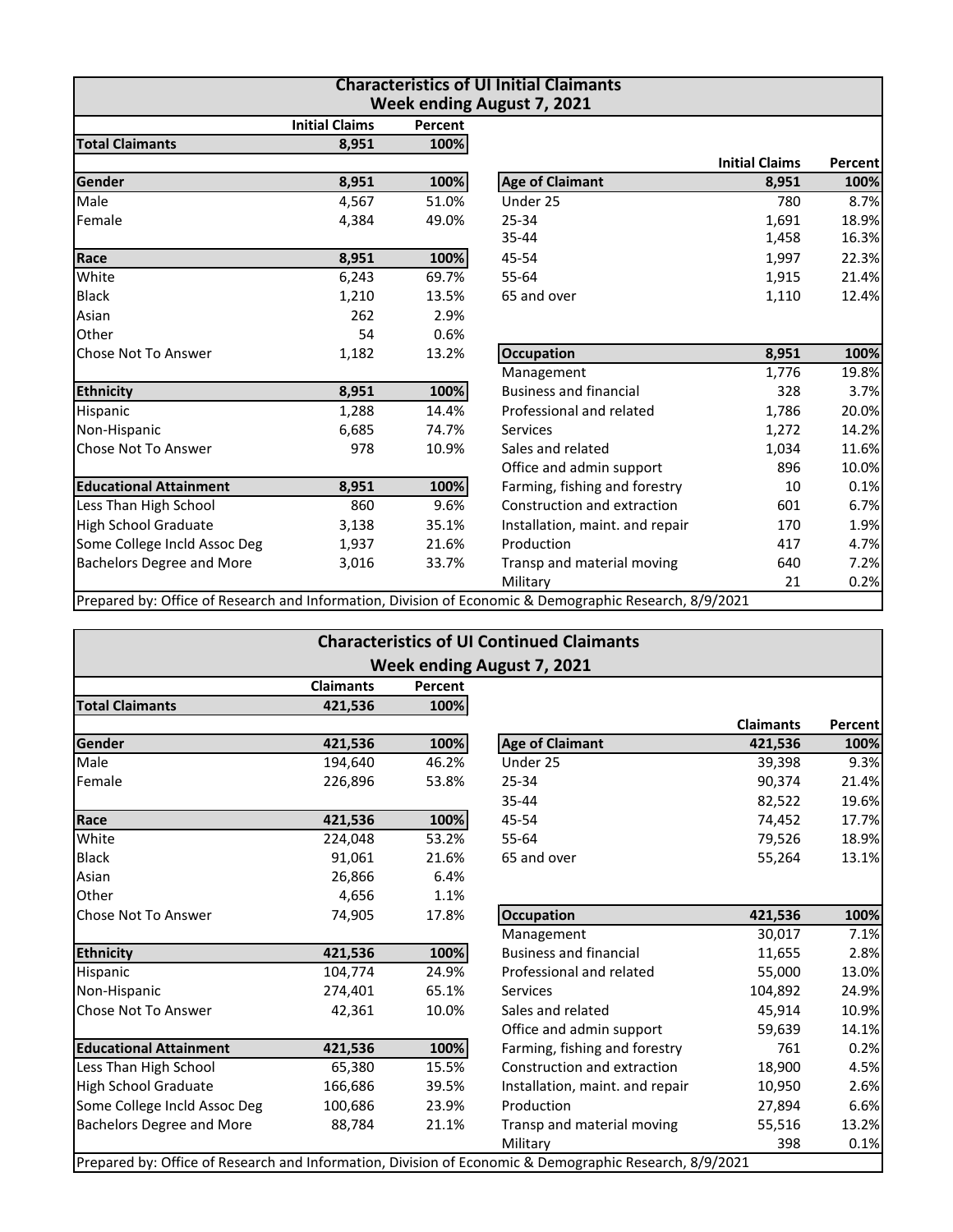